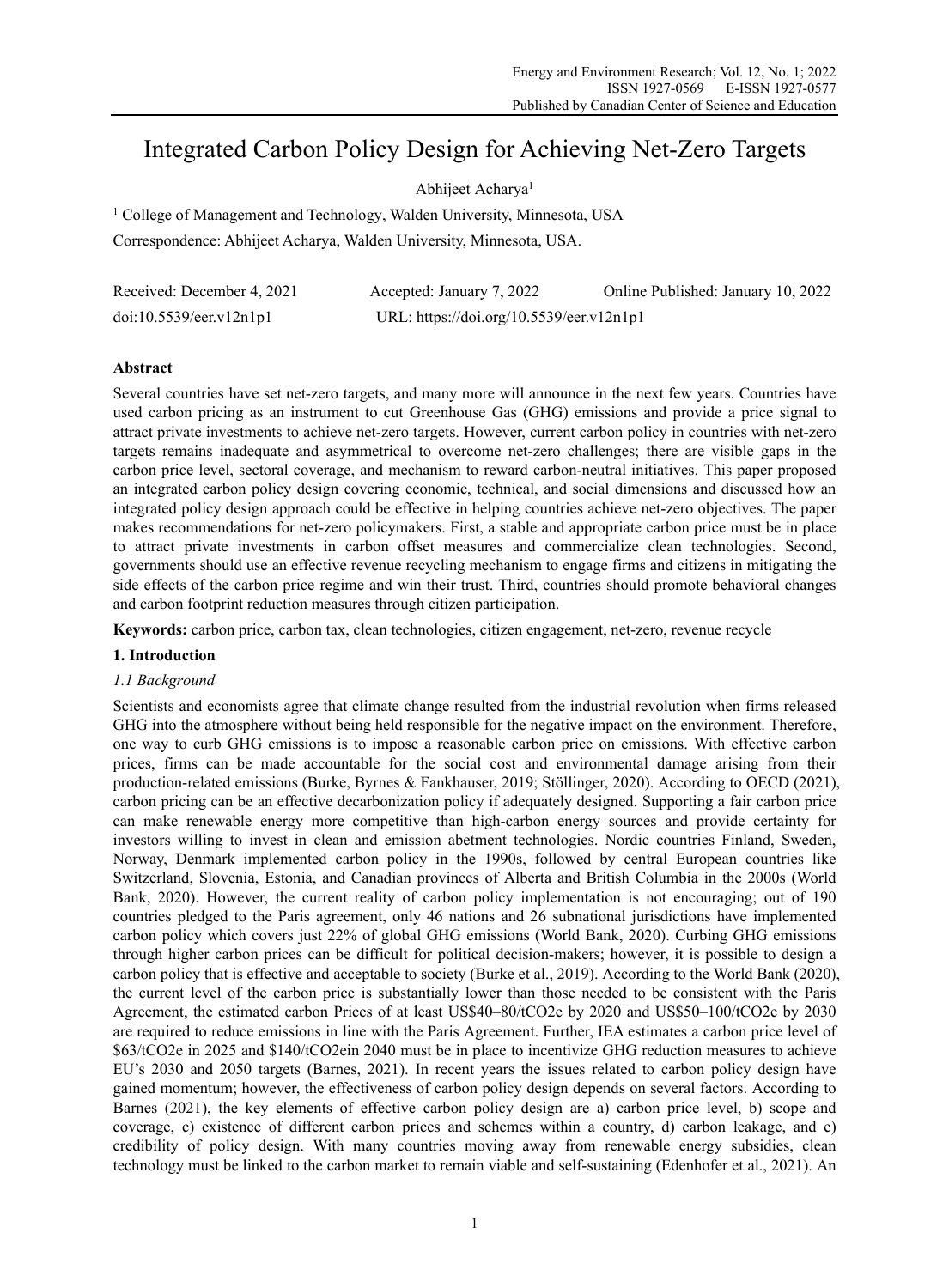effective carbon policy design can provide investment incentives to relatively new pollution abetment technologies such as CCS (Carbon Capture and Storage) and green hydrogen that act as a carbon sink.

Finland and Sweden have net-zero targets by 2035 and 2045, respectively, while Denmark, France, Hungary, New Zealand, and the United Kingdom have a net-zero target by 2050. Denmark, France, Hungary, New Zealand, Sweden, and United Kingdom have made their respective net-zero targets legally binding. Countries like Finland, Germany, Ireland, Norway, Switzerland, and the EU commission have included net-zero targets in their policy documents (Climate Action Tracker, 2020). Having set an ambitious net-zero target, countries must have effective policies to achieve the same. Net-zero target allows offsetting carbon emission from the hard-to-treat sector with natural or engineered carbon sinks. Therefore, to achieve net-zero targets, a higher price on positive emissions should create new opportunities for scaling up and funding negative emissions and carbon sinks (Burke et al., 2019). In general, countries use two instruments to set a carbon price: a cap-and-trade mechanism on Emissions Trading System (ETS) or a carbon tax. Both instruments aim to create an additional cost for GHG emitters, discouraging positive emissions and encouraging cleaner technologies that act as emission offset or carbon sink. Among countries that have set net-zero targets, the carbon price level and policy coverage vary drastically. Even within the EU, countries have different carbon price levels and coverage. Sweden has the highest carbon price of US\$127 per tCO2e, Finland US \$70, Norway US\$ 59-5, France US\$50, Denmark US\$ 26-23, UK US\$24 while EU ETS at US\$25; in terms of coverage, Norway covers more than 60% of GHG in the jurisdiction, Sweden around 40%, UK about 25% while EU ETS about 46% of GHG emission (World Bank, 2020). Furthermore, a significant difference in carbon price level and coverage may also lead to carbon leakage within the EU countries. Therefore, such anomalies in carbon policy design pose a challenge to countries that have set ambitious net-zero targets.

# *1.2 Aim of the Paper*

This paper aims to propose an integrated carbon policy design covering economic, technical, and social dimensions and discuss how an integrated policy design approach could be effective in helping countries achieve net-zero objectives. In section 1, we briefly discuss the relevance of carbon policy in the abetment of GHG emissions; we also discussed issues and challenges in designing an effective carbon policy. In section 2, we discuss the methodology. Section 3 discusses the carbon pricing concept, evolution of the carbon market, effective carbon policy design elements, including issues related to the floor price level, scope, coverage, and carbon leakage. We also discussed the significance of effective carbon policy design in achieving net-zero targets in the EU. Section 4 discussed an integrated carbon policy design underpinning economic, social, and technological dimensions that will help countries achieve net-zero. We conclude our paper in section 5 with recommendations that net-zero policymakers must incorporate in carbon policy design to help countries achieve their net-zero targets.

# **2. Materials and Method**

We conducted a literature review on papers related to carbon policy design issued within the last five years. The literature review helped us develop a conceptual understanding of carbon policy implementation in achieving net-zero targets; we also identified key elements of carbon policy design and challenges in implementing the same. To gain insight into the EU's carbon policy design, we conducted literature reviews on status reports related to carbon policies issued by international bodies. In the discussion section, we used the cross-country comparison between countries with net-zero targets to bring out key differences in carbon policy design. We also analyzed best practices followed by countries in rewarding net-zero initiatives using carbon revenue recycling.

# **3. Carbon Price Concept**

The concept of carbon price emerged in the 1990s when Nordic countries wanted to develop a market mechanism to support GHG reduction measures. It was further extended in 1997 by the Kyoto Protocol when 38 industrialized nations agreed to use a carbon trading mechanism to support climate change initiatives (Michaelowa, Shishlov, & Brescia, 2019). Under the Kyoto Protocol, countries could earn carbon credits against GHG reduction measures; this resulted in the institutionalization of the carbon market in Europe. The EU saw strong growth in carbon market development between 2005 to 2011 when many European countries agreed to join ETS in 2005 (Michaelowa et al., 2019). The EU ETS, established in 2005, is the first major carbon market globally, included 27 EU states (Barnes, 2021). The EU ETS saw high demand for carbon credits when firms wanted to participate in GHG reduction measures; a high carbon credit demand with a cap on emission limits resulted in healthy carbon prices. In 2008, EU ETS saw a carbon price of approx US\$30/tCO2e; however, the price went below US\$ 15/tCO2e in 2012 due to lower carbon credits demand that resulted from the global recession and renewable energy diffusion (Michaelowa et al., 2019).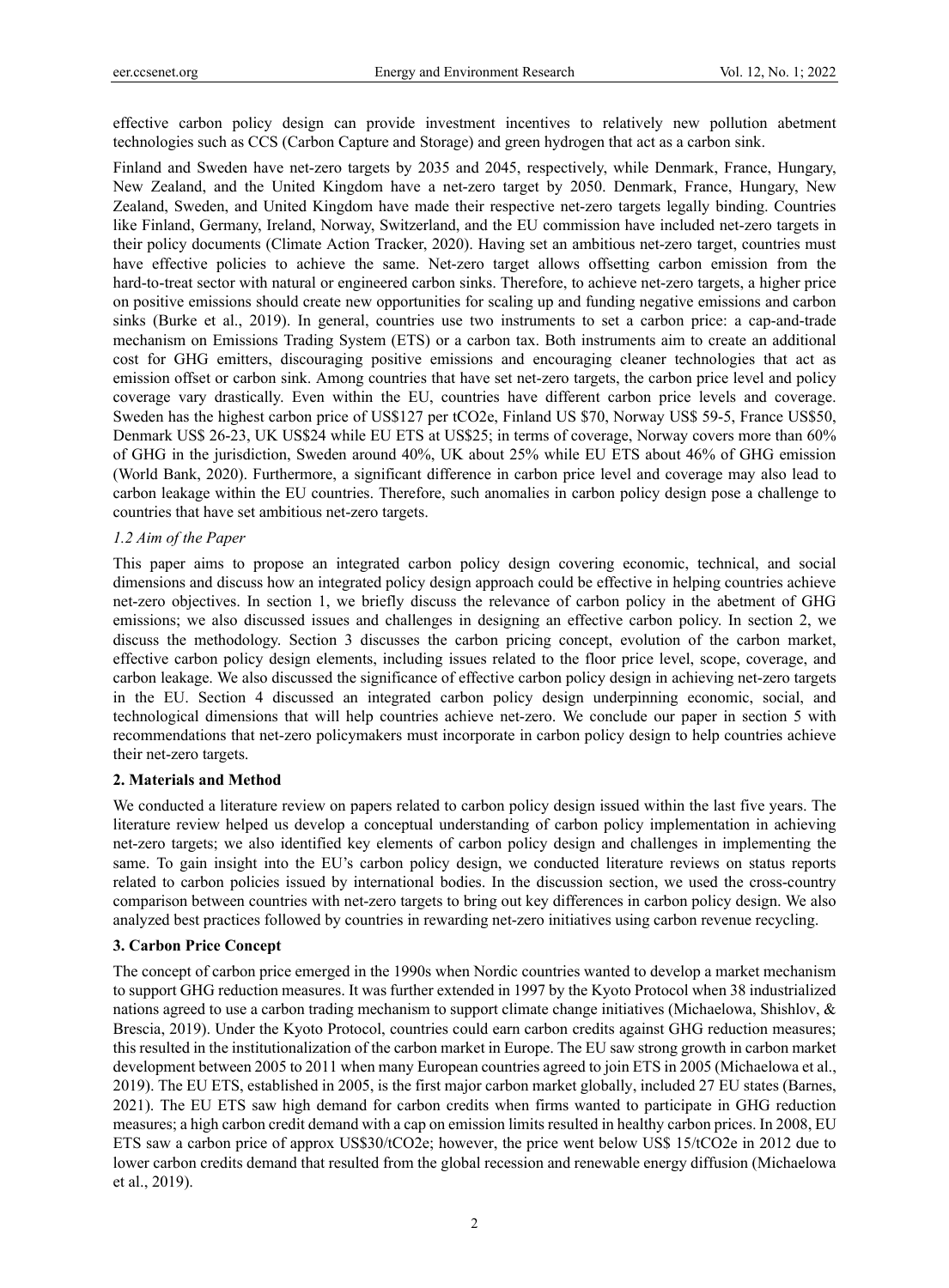Countries use two main instruments to set a carbon price: a cap-and-trade mechanism on ETS or a carbon tax. The coverage and purpose of two different instruments vary with country. In contrast to ETS, where the carbon price is driven by the supply and demand of carbon credits, the carbon tax, at a predefined price level, is directly applied to firms on their GHG emissions (Barnes, 2021). Usually, carbon taxes are applied to the sectors that are not covered under ETS. There are two main differences between these mechanisms. First, under a carbon tax, the carbon price is stable as it is set directly by the regulatory authority; on the other hand, in ETS based on a cap-and-trade system, the price is established by supply and demand dynamics of carbon credits (Goulder & Schein; 2013). Second, there is no certainty that carbon tax leads to actual GHG reduction, while ETS based on cap-and-trade assures emission reduction. Both mechanisms have pros and cons; therefore, an alternative to pure ETS or carbon tax countries could apply a hybrid mechanism supported by floor and ceiling prices.

A stable carbon price can reduce GHG emissions without impacting firms' competitiveness and incentivize abetment initiatives; however, the regulators must provide price floor and ceiling limits on a long-term basis. To support floor price, the regulator can 1) remove allowance from the market through buybacks or 2) set a fee that allowance purchasers must pay in addition to the allowance price when carbon prices drop below the stipulated floor (Goulder & Schein, 2013). On the other hand, a higher ceiling price can limit a firm's economic performance. According to Goulder and Schein (2013), regulators can control the ceiling prices in two ways 1) by circulating additional emission allowances in the market whenever the ceiling price is reached or 2) allow firms to pay a fee on additional emissions when carbon price crosses the threshold limit.

*3.1 Carbon Price and Net-Zero Targets*

Countries that have set net-zero targets have implemented both ETS and Carbon tax within their jurisdiction, except Germany and Hungary who implemented only EU ETS. Switzerland has its own ETS, while post-Brexit UK has set up UK ETS, both countries plan to integrate their ETS with EU ETS (World Bank, 2020). Most EU member states have their carbon and energy taxes in addition to the EU ETS; however, the carbon price level for these taxes and the extent of coverage varies across countries (Barnes, 2021). The Carbon tax levied on GHG emissions varies in terms of covered gases (such as carbon dioxide, methane, and fluorinated gases), thereby resulting in a different share of coverage (refer to Table 1).

| <b>Countries</b> | <b>Target</b> | <b>Status</b>  | Mechanism                 | Carbon<br>Price<br>$(US\frac{5}{2}tCO2e)$ | Coverage      |
|------------------|---------------|----------------|---------------------------|-------------------------------------------|---------------|
| Denmark          | 2050          | law            | ETS & Carbon Tax          | Carbon Tax US\$ 26-22                     | 40%           |
|                  |               |                |                           | <b>EU ETS</b>                             |               |
| Finland          | 2035          | Policy doc.    | ETS & Carbon Tax          | Carbon Tax US\$ 68-58                     | 38%           |
|                  |               |                |                           | <b>EU ETS</b>                             |               |
| France           | 2050          | law            | ETS & Carbon Tax          | Carbon Tax US\$ 49                        | 35%           |
|                  |               |                |                           | <b>EU ETS</b>                             |               |
| Germany          | 2050          | In policy doc. | <b>ETS</b>                | <b>EU ETS</b>                             | As per EU ETS |
| Hungary          | 2050          | law            | <b>ETS</b>                | <b>EU ETS</b>                             | As per EU ETS |
| Ireland          | 2050          | In policy doc. | ETS & Carbon Tax          | Carbon Tax US\$ 28-22                     | 47%           |
|                  |               |                |                           | <b>EU ETS</b>                             |               |
| Norway           | 2050          | In policy doc. | ETS & Carbon Tax          | Carbon Tax US\$ 53-3                      | 65%           |
|                  |               |                |                           | <b>EU ETS</b>                             |               |
| Switzerland      | 2050          | In policy doc. | Swiss ETS & Carbon<br>Tax | Carbon Tax US\$ 99                        | 33%           |
|                  |               |                |                           | <b>Swiss ETS</b>                          |               |
| Sweden           | 2045          | law            | ETS & Carbon Tax          | Carbon Tax US\$ 119                       | 40%           |
|                  |               |                |                           | <b>EU ETS</b>                             |               |
| United Kingdom   | 2050          | law            | UK ETS & Carbon Tax       | Carbon Tax US\$ 22                        | 23%           |
|                  |               |                |                           | <b>UK ETS</b>                             |               |

Table 1. carbon pricing status in countries with net-zero targets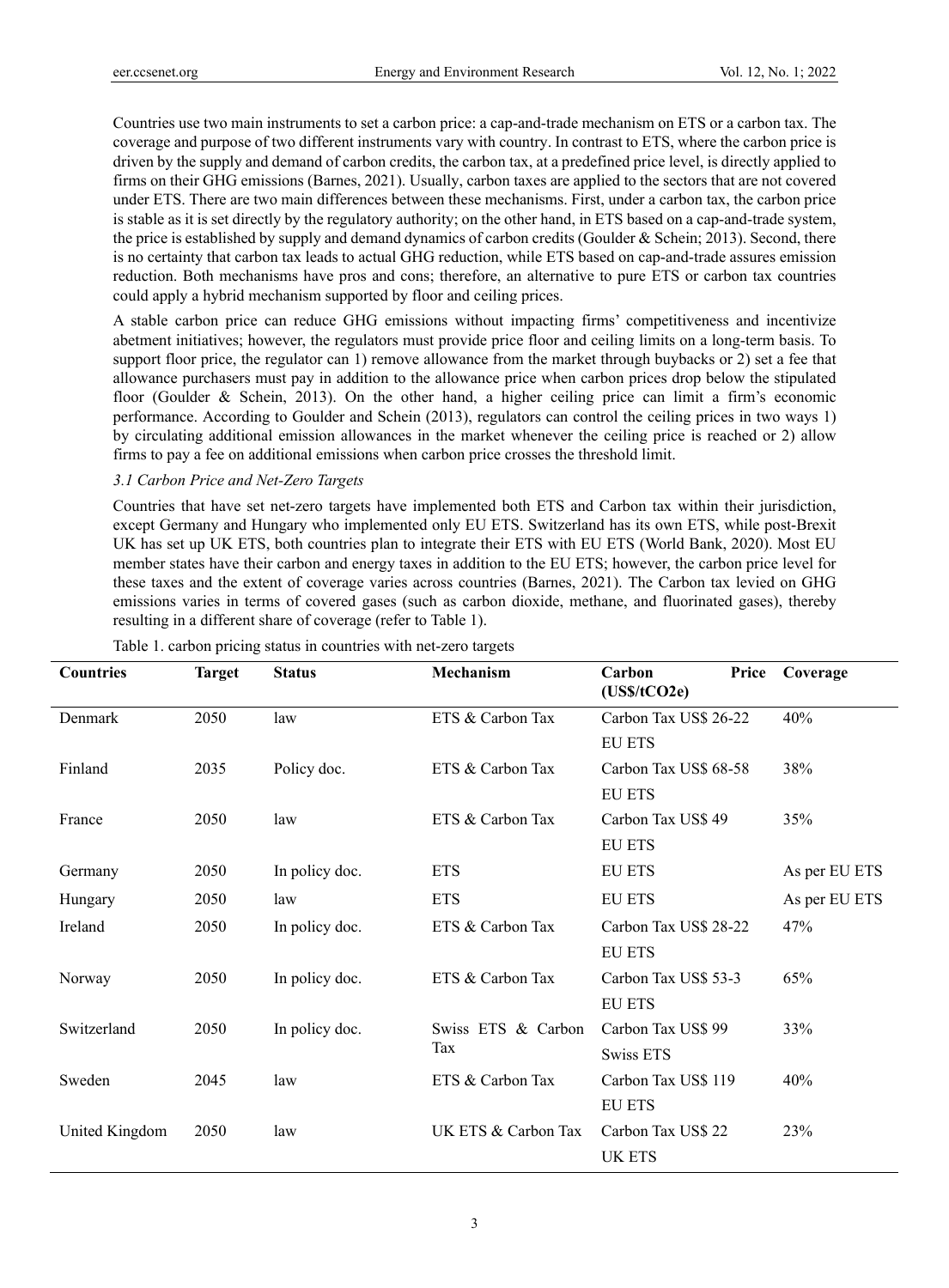EU commission 2050 Proposed Legislation ETS & Carbon Tax EU ETS- US\$ 19 46%

## Terminology- tCO2e: Tons of CO2 emissions

In 2020, Sweden had set a carbon price level of US\$119 per tCO2e, followed by Switzerland with US\$99, while the UK, Denmark, and Ireland had carbon price levels in the range of US\$26-22 (World Bank, 2020). Regarding GHG emission coverage in their respective jurisdictions, Norway has the highest coverage of 65%, while the UK has the lowest coverage with 23% (World Bank, 2020). Additionally, methane and other transport fuels, which are significant contributors to GHG emissions, are not covered by EU ETS; therefore, countries use different mechanisms to tax them (Barnes, 2021).

Although scientists and economists agree that an effective carbon price is vital to support net-zero initiatives, there is a lack of consensus on calculating an appropriate carbon price. The most prevalent method is the social cost of carbon derived from the integrated assessment model based on uncertain assumptions; therefore, estimate varies widely (Pezzey, 2019). The social cost of carbon is widely criticized for overly focusing on delivering maximum benefits to society. It does not provide practical value to policymakers in deciding the appropriate carbon price level required for GHG targets (Kaufman et al., 2020). Scholars agree that an alternate method based on a pathway approach can be more practical to policymakers in arriving at abetment cost, which is socially acceptable (Pezzey, 2019). According to Kaufman et al. (2020), estimating carbon pricing based on net-zero pathways is a more practical approach as this allows policymakers to set a carbon price level with the following in mind a) selection of technology options, b) addressing market imperfections, and c) incentivizing climate innovations.

# *3.2 Competitiveness and Political Inertia*

A major concern for carbon-intensive sectors under the carbon pricing system is the loss of competitiveness. The EU ETS induction raised concerns in member states about the competitiveness of European firms due to production cost increase resulting from buying additional emission allowance (Stöllinger, 2020). The carbon pricing system can increase production costs both directly and indirectly. In a direct way, a firm requires to buy emissions allowances; indirectly, the increased costs of inputs such as electricity will impact downstream consumers. Therefore, carbon pricing can affect the relative competitiveness, sector, or firm (Ellis, Nachtigall  $\&$ Venmans; 2019). Various policy options are available to protect against competitiveness impacts; these include grandfathering to exempt a sector, providing a free allowance, tax credits, transition assistance, and border adjustments (CPLC, 2019). With a focus on EU ETS, there have been several empirical studies related to the impact of emission trading on a firm's competitiveness. Most studies do not find a statistically significant effect of carbon pricing on proxy variables related to competitiveness. Therefore, it is possible to suggest that the current carbon pricing design has no detrimental impact on proxies for competitiveness (Ellis et al., 2019).

Table 2. carbon price impact on competitiveness

| <b>Competitiveness Proxies</b> | <b>Carbon Price Impact</b>          |
|--------------------------------|-------------------------------------|
| Employment                     | No statistically significant impact |
| Innovations                    | Positive impact                     |
| Investments                    | Positive impact                     |
| Productivity                   | Positive impact                     |
| Profits                        | No statistically significant impact |
| Turnover                       | Positive impact                     |

*This is based on empirical studies done between 2011 to 2019 to find impact of carbon pricing on proxies of competitiveness (Source: Ellis et al., 2019)* 

Generally, the higher cost of carbon pricing is passed on to consumers, leading to inflation. Governments, in such situations, can bring complementary policies to ease away pressure on consumers (Burke et al., 2019). In fact, due to political inertia, governments are unwilling to increase carbon floor prices as such moves could face political resistance from citizens. Climate researchers agree that the policies related to carbon pricing should be long-term, consistent, and credible. Governments are known for policy withdrawals and making U-turns when faced with political resistance. In 2018, the French government took a U-turn when met with political resistance against fuel tax increases (Barnes, 2021). A well-coordinated multidisciplinary approach with a strong political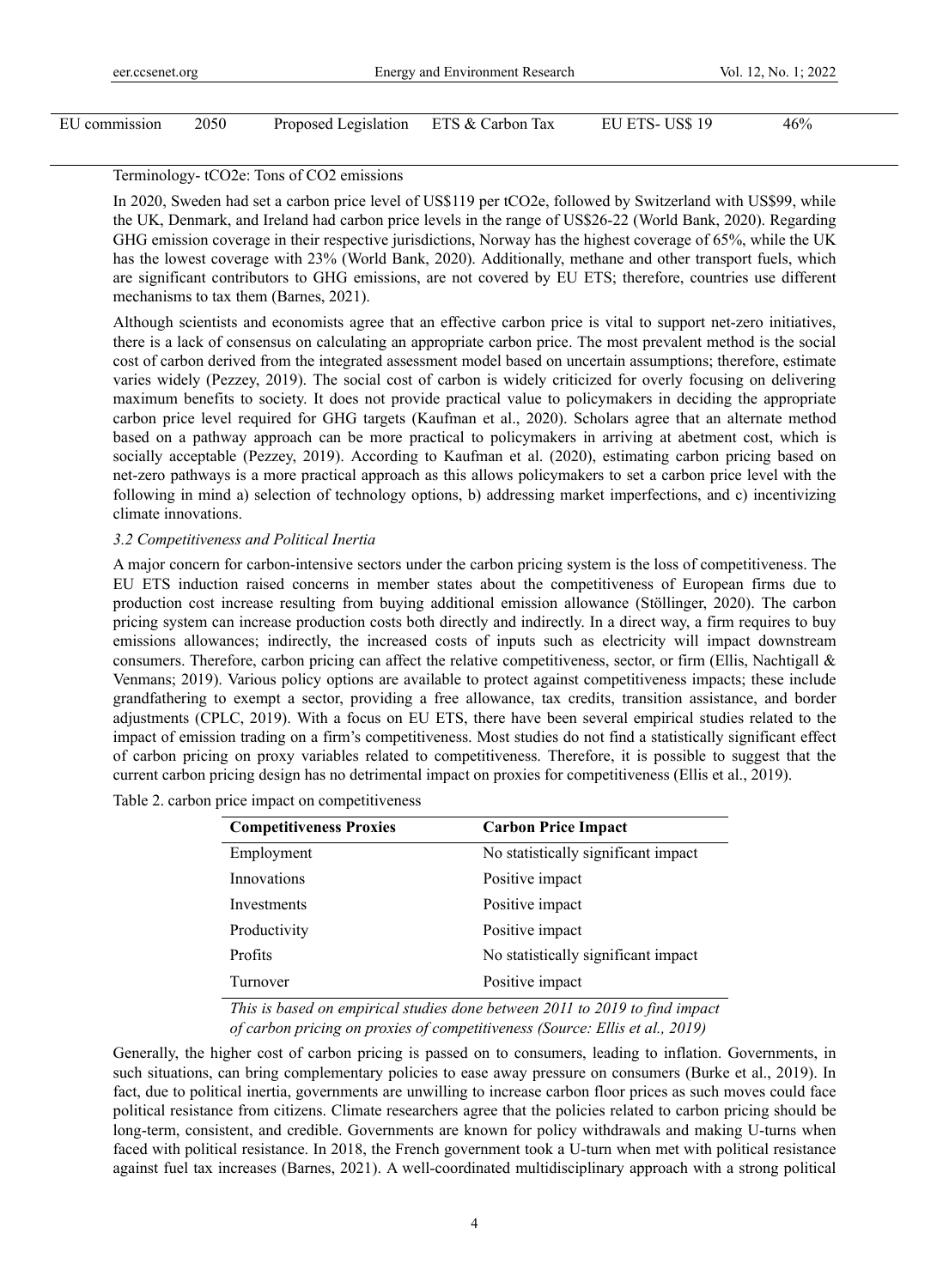will is required to swiftly mobilize policy responses that are necessary to achieve net-zero targets (World Bank,2020).

## *3.3 Carbon Leakage*

The biggest challenge of asymmetrical and unilateral climate policy design is carbon leakage. The carbon leakage occurs when firms relocate carbon-intensive activities from counties with stricter emission regulations to regions with less stringent regulations. More rigorous emission regulations in one region fail to reduce overall emissions unless coordinated between the regions (Zachmann & McWilliams; 2020). According to Droege and Fischer (2020), the carbon policy landscape within the EU, based on uncoordinated and divergent carbon prices with limited geographic and sectoral coverage, undermines the effectiveness of carbon policy design and leads to carbon leakage. Carbon leakage is a policy risk, and policymakers must be aware of the sectors which could lead to carbon leakage. Usually, policymakers identify industrial sectors having a risk of carbon leakages, such as mining and oil production, chemical production, pulp, paper manufacture, etc., and provide free allowances or reduce the carbon price level to these sectors (Barnes, 2021). However, with most countries having set ambitious net-zero targets, governments should start gradually withdrawing the free allowance or increasing the carbon price level applicable to these sectors (Droege  $&$  Fischer; 2020). With net-zero targets in place, countries within The EU can overcome the free-riding of polluters by having a well-coordinated carbon pricing regime across the EU. A well-coordinated carbon policy design in terms of pricing, scope, and sector coverage within the EU can help policymakers overcome carbon leakage challenges (Baranzini et al.,2017).

## *3.4 Carbon Revenue Usage*

With more countries and jurisdictions working towards implementing carbon tax or carbon ETS, the revenue collection will likely increase in many folds in the coming years. Due to a steady increase in the carbon price, carbon revenue collection increased 30% from US\$ 33 bn in 2017 to US\$ 44,6 bn in 2018 (World Bank, 2019). As a result of new carbon pricing initiatives and reforms by governments, the carbon revenue collections continue to rise; in 2019, nearly US\$45bn was collected globally (World Bank, 2020). Although such an increase in carbon revenue collection is a positive sign for policymakers, the bigger question is how effectively this collected revenue is circulated and used to achieve net-zero targets. Scholars agree that the effective use of carbon revenue could help governments win the trust of the common public, thereby showing credibility and consistency in carbon policy design. Different countries have used carbon revenue differently. In 2018, an estimated 42% of global carbon revenues were allocated to environmental projects, 38% diverted to the general budget, 11% for non-climate related topics, and only 3% sent to households and business beneficiaries as direct transfers (World Bank, 2019). According to Klenert et al. (2018), when carbon revenues are diverted towards the general budget, the public acceptance of policy is lower. On the other hand, if carbon revenues are earmarked for a specific purpose, such as targeted green investments or direct transfers to affected groups, it has greater acceptability. A significant part of carbon tax collection in many countries with net-zero targets, such as France, Sweden, and the UK, is allocated to the general budget (World Bank, 2019). However, such practices are less transparent and ineffective; instead, the government should do earmarking or hypothecation to use revenue effectively. Using a revenue recycling mechanism, policymakers can earmark the tax collection and effectively return it to society. Effective recycling can help close the gap between current carbon prices and required price levels to achieve net-zero by enhancing public acceptance (Klenert et al., 2018). Beiser-McGrath and Bernauer (2019) found that revenue recycling could win citizen support for carbon tax levels of \$50 to \$70 per tCO2e and suggested that revenue recycling can increase citizen willingness to pay the higher tax required to stimulate significant emission cuts.

# *3.5 Carbon Policy Design*

Technology policies aimed at developing clean technologies (like solar, wind, biogas) and pushing them into the market has been a game-changer that helped the EU to achieve the EU2020 target of 20% reduction in emission level by 2020 (Edenhofer et al., 2021). However, such efforts were limited to the energy sector. On the other hand, the net-zero concept is about offsetting carbon emissions with natural or engineered carbon sinks. Therefore, it has a much broader scope in terms of sector coverage and poses complexity in selecting and implementing emission abetment technologies.

Net-zero targets pose immense and immediate challenges to policymakers in terms of choice of the energy mix, sector to be covered, energy efficiency measures; there is no simple end-of-pipe solution, hence requiring a multidisciplinary approach (Baranzini et al.,2017). GHG reductions alone will not help countries to achieve the net-zero target. The net-zero strategy should prioritize carbon offset measures that mandate developing carbon sinks. Several technologies like CCS (Carbon capture and storage) and green hydrogen are at the developing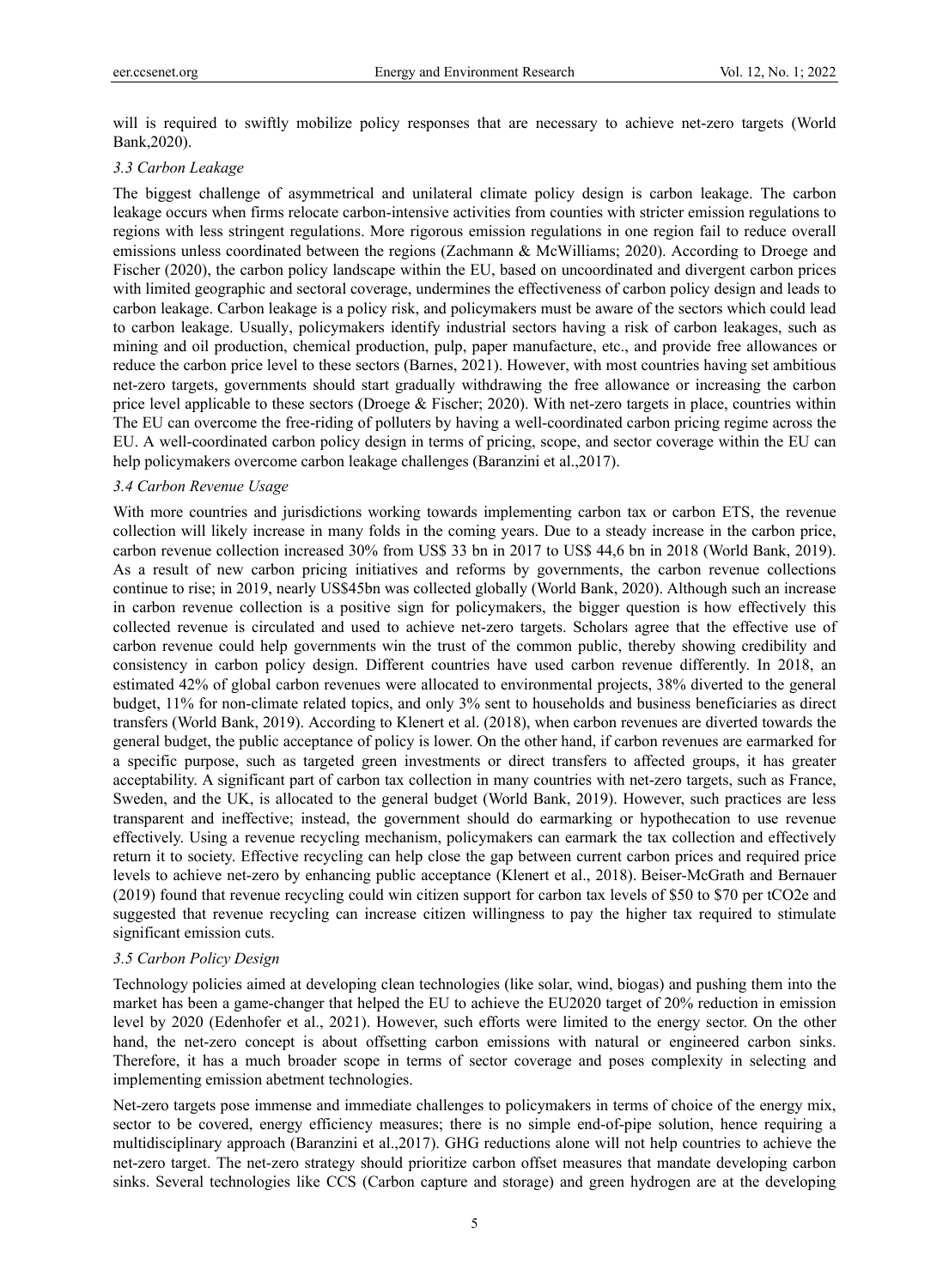stage that can play a significant role in carbon removal. These technologies require high upfront capital costs and, to remain operational, must be supported with a continuous revenue stream. The bigger question is who should bear the carbon offsetting cost; there is no single answer to this, although many economists agree that polluters should pay. An effective decarbonization policy could be the answer to this question. The governments need to establish long-term policies that ensure the GHG emission reductions and carbon removal for achieving the net-zero target through a policy mix strategy that is acceptable to industries and society (Honegger et al., 2021).

Incentivizing the carbon-negative potential of clean technologies is an essential part of carbon policy design. Relying on technology push policies without incentivizing carbon negative potential may lead to market failures. New technologies like Anaerobic Digestion (AD) that produce biogas face market failures compared to fossil gas; the carbon-negative potential of AD technology is not recognized and internalized in the competitive energy market (Acharya & Cave, 2021). A Policy-mix package can help overcome market failures when carbon policy is complemented by other technology-specific policies (Baranzini et al.,2017). Carbon leakage through borders is another relevant issue within the EU due to the variability of carbon policy design among member states. Faced with anomalies and variability in carbon policies among member states, the EU proposed European green deals in 2019 to address carbon leakage through borders as part of a long-term strategy. Under the European green deals, the EU aims to decarbonize its economy by 2050; this strategy calls for an effective carbon policy design (Stöllinger, 2020). Without further delays, in the next few years, net-zero policymakers should implement effective carbon policy to address market failures and carbon border leakage as policy impacts can only be observed in the 2030s and 2040s (Edenhofer et al., 2021).

#### **4. Discussion**

This paper aims to propose an integrated carbon policy design covering economic, technical, and social dimensions and discuss how an integrated policy design approach could be effective in helping European countries achieve net-zero objectives. Section 3 discussed the concept of the carbon price, price levels, and coverage in countries that have declared a net-zero target. We also discussed issues and challenges in the present carbon policy design that policymakers must address to improve policy effectiveness in achieving the net-zero target. We observed carbon policy design plays an essential role in achieving the net-zero target; however, effective policy design requires a multi-disciplinary approach covering technical, economic, and social aspects. This section proposed an integrated carbon policy design covering technical, economic, and citizen perspectives. From an economic perspective, we discussed how countries in the EU should shift to a carbon neutral economy by stabilizing carbon price and widening the coverage scope. Such a move will help policymakers address carbon leakage within the EU, also address competitiveness issues. From a technical perspective, we discussed how policymakers should develop strategies to support clean technologies that are required to create carbon sinks. From a citizen perspective, we discussed how governments could effectively use revenue recycling mechanisms to benefit citizens and businesses; also win their support and establish policy credibility.

Due to the entanglement of social, economic, and technical issues in the net-zero target, policymakers should have a multidisciplinary approach in developing carbon policy design. Addressing complex social-technical challenges like climate change requires a paradigm shift in the policy approach that will help to recognize the interaction between various elements and subsystems. In contrast to the traditional policy design approach, an integrated approach helps overcome cross-cutting issues and siloed policies for subsystems (Biesbroek, 2021). Policy integration is a strategy to overcome policy fragmentation to address problems emanating from cross-established administrative and jurisdictional boundaries (van Geet et al., 2021). The integrated policy design is not just about setting an overall goal but also aims to understand how different instruments interact with each other and enable policymakers to adjust them to achieve the most effective result (Cejudo & Michel, 2021).

#### *4.1 Wider Carbon Coverage in Economy*

Under the EU2020 strategy, European Union successfully achieved a 20% GHG emission reduction in the energy sector by 2020 using effective renewable energy policies. While the net-zero strategy calls for a more expansive and multidisciplinary policy approach to shift towards a carbon neutral economy where negative carbon externalities are accounted for, monitored, and internalized. Developing a carbon-neutral economy requires expanding the present carbon price regime to include carbon-intensive sectors like transport, industry, and building sectors supported by a stable carbon price and wider coverage of GHG. The climate action plan among 27 EU member states has significant variation in their national policies and strategies. Within the EU, climate policies depend on country-specific factors that include institutional culture, power structure, political systems, and socio-economic development. Many EU members are either foot-dragging or fence-sitting when it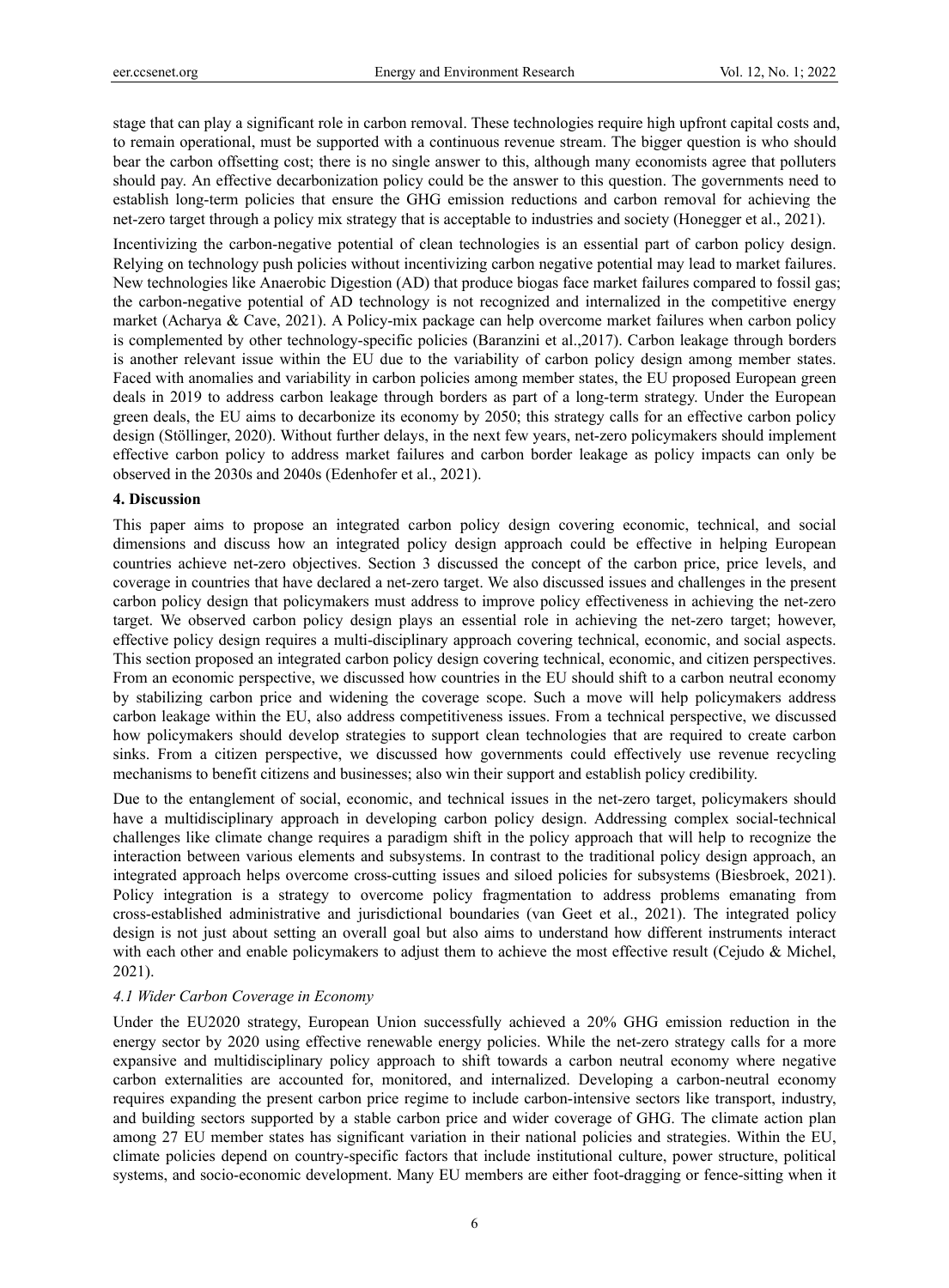comes to developing an effective climate action plan; only a few member states like Denmark, France, Germany, Italy, Sweden can be categorized as pacesetting (Maris & Flouros, 2021). Further, other two non-member states, Switzerland and the UK, have been proactive in developing and pushing climate policies.

In 2020, the transport sector emitted around 7.0 Gt of CO2 globally; with 2050 net-zero targets in place, the CO2 emissions from the transport sector must be reduced to about 5.5 Gt in 2030 and 0.7 Gt by 2050, a 90% drop relative to 2020 levels (IEA, 2021). The EU transport sector is no different, and the sector, still heavily dependent on fossil fuels, contributes to around one-quarter of the total EU's GHG emissions (EEA, 2021). Therefore,



Figure 1. Integrated Carbon Policy design for Net-Zero

policymakers should gradually move away from fossil fuel dependency to biofuel or electric mobility. Achieving carbon neutrality in the transport sector within the EU will need a 90% reduction from the current transport emission level by 2050 (EEA,2021). Such drastic reduction in emissions within the EU will require effective carbon policy complemented with technology push policies to incentivize biofuel and electric mobility. EU's renewable energy directive (2009/28/EC) had set a target of 10 % share of renewable energy in the transport sector for each Member State by 2020. But in reality, the renewable energy share in the transport sector remains below the 10% target in many member states. The share of renewable energy in transport varied across countries: from 32 % (Sweden) to close to 0.4 % (Estonia); only two countries with net-zero targets, Finland, and Sweden, could achieve 10 % renewable energy use in transport by 2020 (EEA, 2021). There are three main reasons why countries cannot reduce dependency on fossil fuels and push renewable energy use into the transport sector. First, the transport sector is not covered under a structured carbon price regime; second, lack of complementary policies to incentivize and scale-up renewable energy use in transportation. Third reason is that methane, a constituent in natural gas-based transport fuel, is not covered under the carbon price regime.

The transport sector in countries with ambitious net-zero targets is not covered by any structured carbon tax or trading schemes; instead, countries apply energy or fuel taxes on transport fuels in their jurisdictions. Therefore, the implicit carbon price varies widely in the range of US\$100/tCO2e to less than US\$1/tCO2e. Varying tax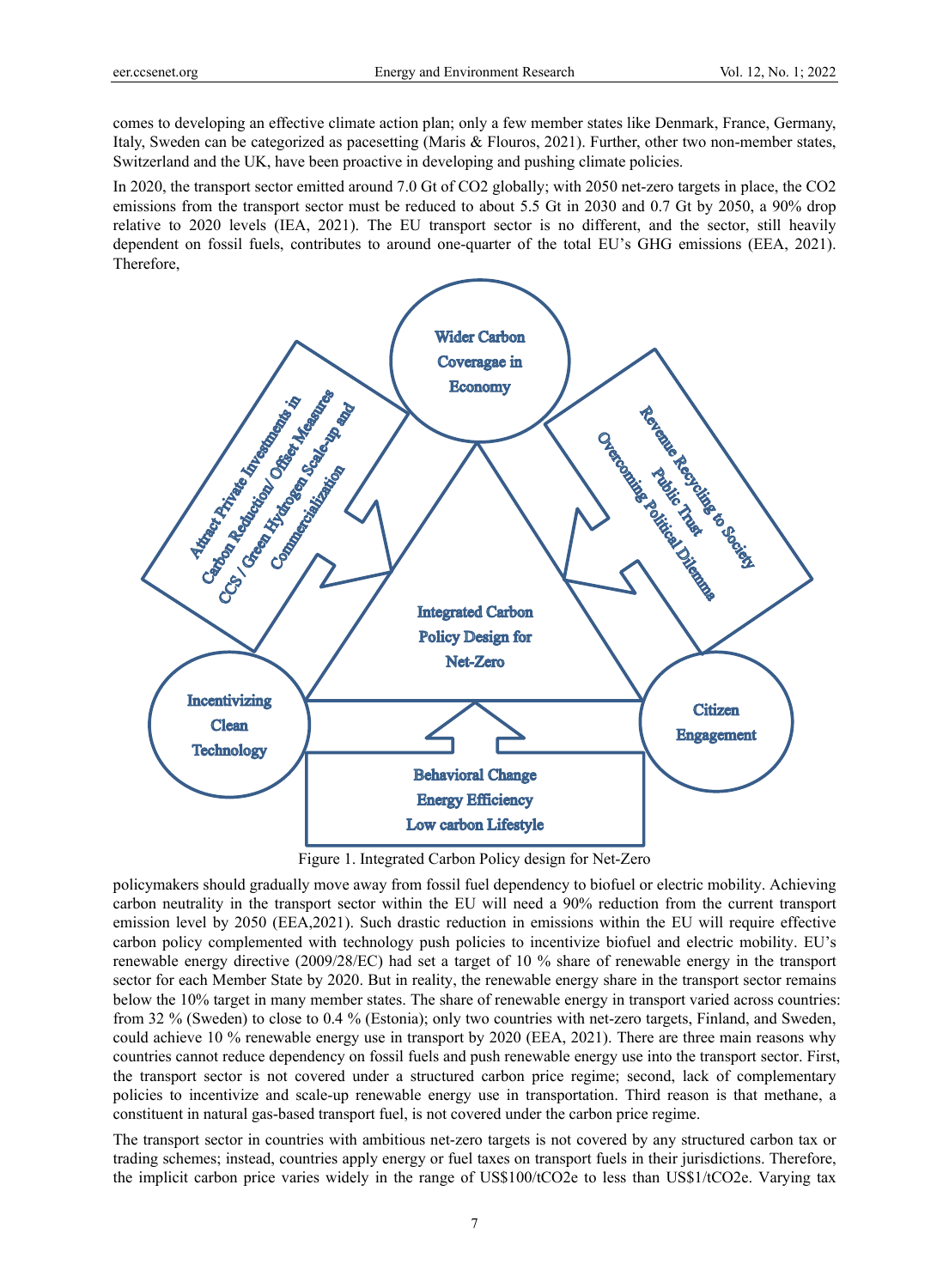rates could be attributed to political inertia, which fails to keep fuel tax at an adequate level required to decarbonize the transport sector. Therefore, it raises a question on the credibility of the government's policy design in achieving a net-zero target (Barnes, 2021). In the proposed global pathways to achieve net-zero in the transport sector, IEA (2021) estimated biofuels should cover 14% of global transport fuel demand in 2050, hydrogen-based fuels meet a further 28% of transport energy needs by 2050. Additionally, hydrogen fuel generation from water electrolysis must increase from less than 1 GW in 2020 to 850 GW in 2030 and 3585 GW in 2050; this up-scaling of hydrogen generation requires substantial inventment (IEA, 2021). Biomethane upgrade facilities and hydrogen generation from water electrolysis need high capital costs. One way to push renewable energy adoption into the transport sector is to incentivize these carbon-neutral technologies by providing a stable and adequate carbon pricing.

Methane, a constituent in natural gas-based transport fuel, is considered a potent GHG after carbon dioxide. In the energy and transport sector, methane leakage occurs from storage, transmission & distribution systems, and incomplete combustion. However, despite the high climate change impact, the methane emission in the EU is not covered by EU ETS currently (Barnes, 2021; European Commission, 2020a). Covering methane emissions under ETS will help reduce methane emissions from the natural gas supply chain; this will also create an incentive for companies to take abatement action (IEA, 2021). In 2019, the EU Commission proposed the European Green Deal strategy considering inclusion of methane under EU ETS and providing an initial roadmap of the necessary key policies and measures. The EU green deal aims to transform the EU into a resource-efficient and com-petitive economy with net-zero GHG emissions by 2050, where economic growth is decoupled from resource use (Siddi,2020). However, the main challenge for member states in implementing the EU green deal is choosing priorities between EU and national policies.

The aviation sector in the EU is covered under EU ETS but mostly enjoys free allowance allocation. In the EU ETS, 85% of aviation allowances are given free, while only 15% are auctioned (Barnes, 2021). Aviation emissions are considered hard to abate due to specific technical requirements for aviation fuel (IEA,2021). One way to offset aviation related emissions is to gradually reduce free allowance and increase auction allowance and make carbon offset measures mandatory for all airlines operating within the EU (Barnes, 2021). Many countries with net-zero targets have already contemplated levying taxes on jet fuel, and air tickets also implemented measures to offset aviation-related emissions (World Bank, 2020).

In addition to the transport sector, other sectors like building, construction, and heavy industries give rise to GHG emissions. UNEP (2019) reported globally, the buildings and construction sector accounted for 39% of carbon dioxide (CO2) emissions in 2018. The main reason for the high carbon footprint is the non-accessibility to renewable energy resources and the lack of low-carbon design initiatives in buildings. The heavy industrial sectors like steel, chemical, and cement are considered hard-to-abate; therefore, GHG emissions from these sectors are provided free allowance. However, globally, heavy industrial sectors like steel, chemical, and cement are responsible for 70% of GHG within the industrial sector (IEA,2021). In the EU, the industrial sector is covered under EU ETS but mostly enjoys free allowance. The competitiveness concern of production getting transferred from the EU and the risk of carbon leakage to countries with relaxed GHG regulation are the main reasons for free allowance given to the industrial sector in the EU (Barnes; 2021).

Widening carbon coverage of the economy is not adequate to achieve a net-zero target; it needs to be complemented by the other elements in policy design. Countries must bring significant investments to develop carbon sinks and support technologies towards net-zero targets through the 2030s and 2040s. One way to get new investments is to partner with private organizations. Therefore, emission abetment measures led by private organizations need to be incentivized suitably. Also, the carbon revenue collected must be recycled back to society to create social engagement to win public trust and credibility.

# *4.2 Incentivizing Clean Technology*

This decade, countries will need large-scale diffusion of clean technologies such as electric mobility, bioenergy, and hydrogen fuel in different sectors to reduce GHG emissions. Further, abetment technology such as CCS effectively captures carbon from emissions and can generate cheaper hydrogen fuels; therefore, it acts as an artificially engineered carbon sink (Global CCS Institute,2020). According to IEA (2021), due to increased economic activities, global energy uses are likely to increase by 50% in 2050; measures to improve energy efficiency can play a significant role in reducing energy demand. Lower energy consumption driven by innovative technologies and efficient processes leads to GHG reductions; therefore, energy efficiency measures in domestic or industrial activities should be incentivized and credited (World, bank, 2020).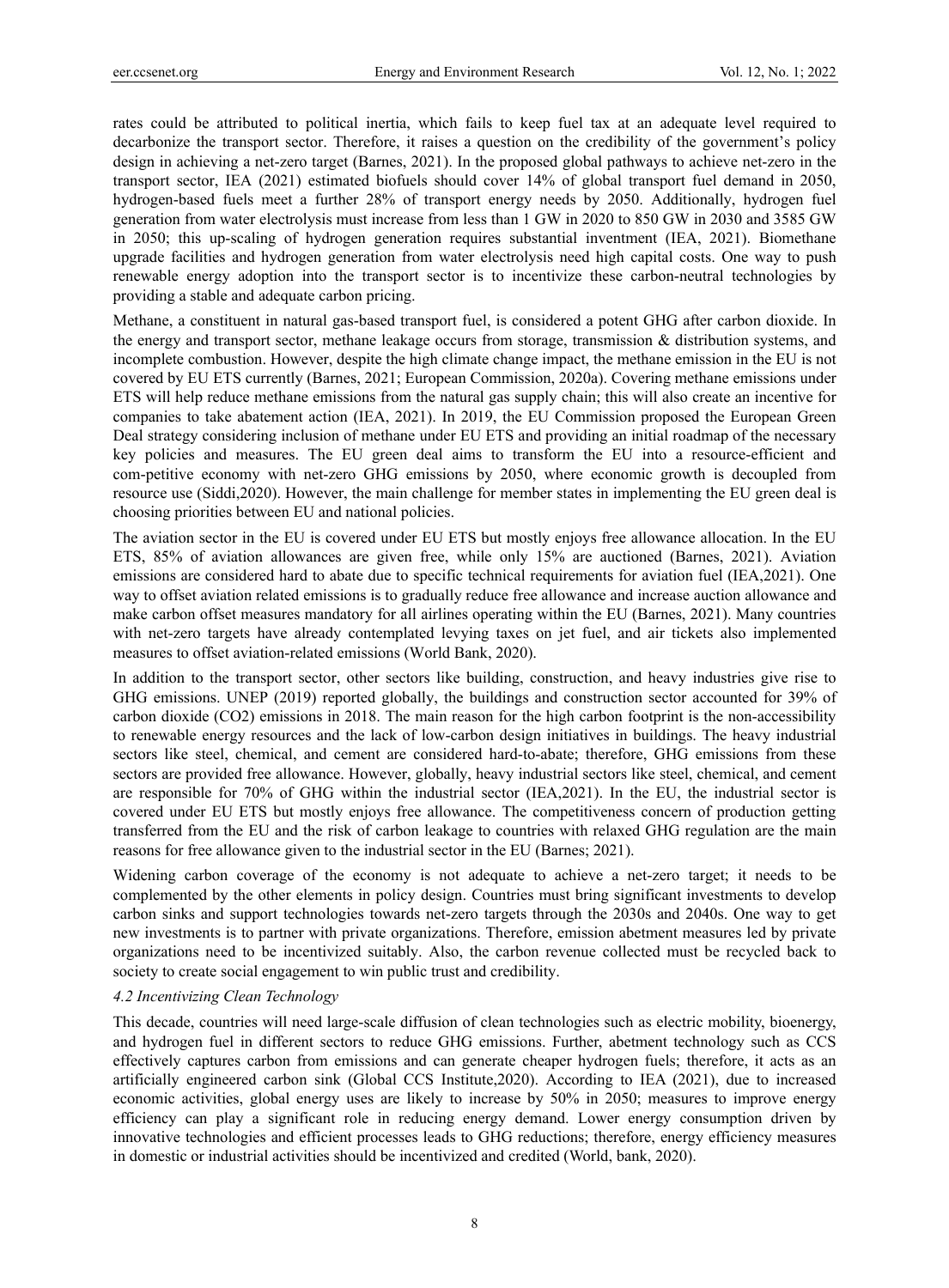In fact, clean technologies and energy efficiency measures will need substantial capital investment through private participation. The private sector is central to finance higher investment needs through enhanced collaborations and partnerships with governments; the next five to ten years are critical for developing large infrastructure projects and scaling up today's prototype phase of hydrogen and CCS technologies (IEA,2021). The UK government (2021) proposed their net-zero strategy leveraging private investments and expects to bring in an average investment of £50-60bn per year through the late 2020s and 2030s. According to European Commission (2020b) large-scale diffusion of hydrogen fuel can be a cost-effective way to achieve EU's climate targets through private participation and aims to develop a hydrogen ecosystem by 2030. Large-scale diffusion of bioenergy, hydrogen fuel, CCS technologies, and other energy efficiency measures will require per unit cost in parity with fossil fuels. Currently, except for wind and solar energies, non of the renewable sources are comparable with fossil. Most technologies are still immature and evolving. According to the European Commission (2020b) presently, renewable hydrogen is not yet cost-competitive compared to fossil fuels. Further, CCS technologies are at an early stage of commercialization (IEA, 2021). the unit costs for CCS depend on economies of scale, which means that as the capacity (tonnes per year) of a CCS facility increases, the capture costs go down (Global CCS Institute,2020).

Technology immaturity and high cost of operation are barriers to scaling up and commercialization, therefore, pose a challenge to counties with the net-zero target. One way to overcome this challenge is to develop a carbon price regime with an appropriately higher floor price, sector-wide coverage and internalize the negative emission potentials of these technologies through carbon credits. To overcome such uncertainties related to clean technologies, Governments should develop a policy framework to provide certainty that can bring investments through strategies such as carbon contracts for difference, public procurement, and carbon credits to private participants on deploying cleaner technologies (IEA, 2021). The UK and Sweden, with market-driven economies, have recognized climate action related market failures in their net-zero strategies. The UK government (2021), in their net-zero strategy, plans to apply fair carbon pricing to make polluters pay for the transition and provide a price signal for future investments in clean technologies. Further, recognizing the potential CCS as an engineered carbon sink for heavy industry, the UK plans to initiate consultation in 2022 to learn how incentives for CCS technologies can be linked with carbon pricing policies. The Swedish climate policy (2020) recognizes the market failures as reasons for insufficient incentives to develop clean technologies and advocates the significance of economic instruments as fundamental drivers of the net-zero targets. Therefore, a carbon pricing regime should be designed to address market failures and strengthen the price signal for investments in clean technologies.

# *4.3 Citizen Engagement*

Citizen engagement in net-zero policymaking has two objectives. First, engaging them in the policymaking process about reaching net-zero targets, and second, involving them in net-zero actions through cognitive and affective processes (Demski, 2021). An effective carbon price regime calls for a stable and higher carbon price with more comprehensive carbon coverage; however, such actions from governments could lead to inflation and result in political resistance. In such situations, there is a need to build public support and find legitimacy for action; citizen engagement in policymaking can help governments and policymakers gain backing for strict measures (Chwalisz, 2017). Engaging citizens in net-zero actions through behavioral changes is another important aspect of carbon policy design. Net-zero actions will require low-carbon lifestyle change through comprehensive and system-wide approaches (Demski, 2021).

With carbon pricing bound to increase in countries with net-zero objectives, policymakers in these countries should effectively use carbon revenues to help citizens and firms to deal with the impacts of carbon pricing through direct transfers or other policies and programs (World Bank,2019). Among countries with net-zero targets, Norway and Switzerland have implemented recycling mechanisms to benefit citizens and firms. Norway provides corporate tax cuts to firms while Switzerland transfers two-thirds of carbon revenue to firms and households affected by the tax; further, both countries use almost one-third of carbon revenue in green infrastructure development (Klenert et al.,2018). Similarly, the British Columbia province in Canada uses its carbon tax revenue effectively to gain policy acceptability by lowering other corporate taxes and providing technology innovation assistance for specific sectors (World Bank, 2019). On the contrary, several countries such as France, Sweden, and the UK with net-zero targets allocate carbon tax collection to the general budget (World Bank, 2019). Earmarking carbon revenues for a specific purpose, such as green infrastructure projects, tax cuts, and transferring to citizens, will improve the transparency and effectiveness of policy design (Klenert et al.,2018).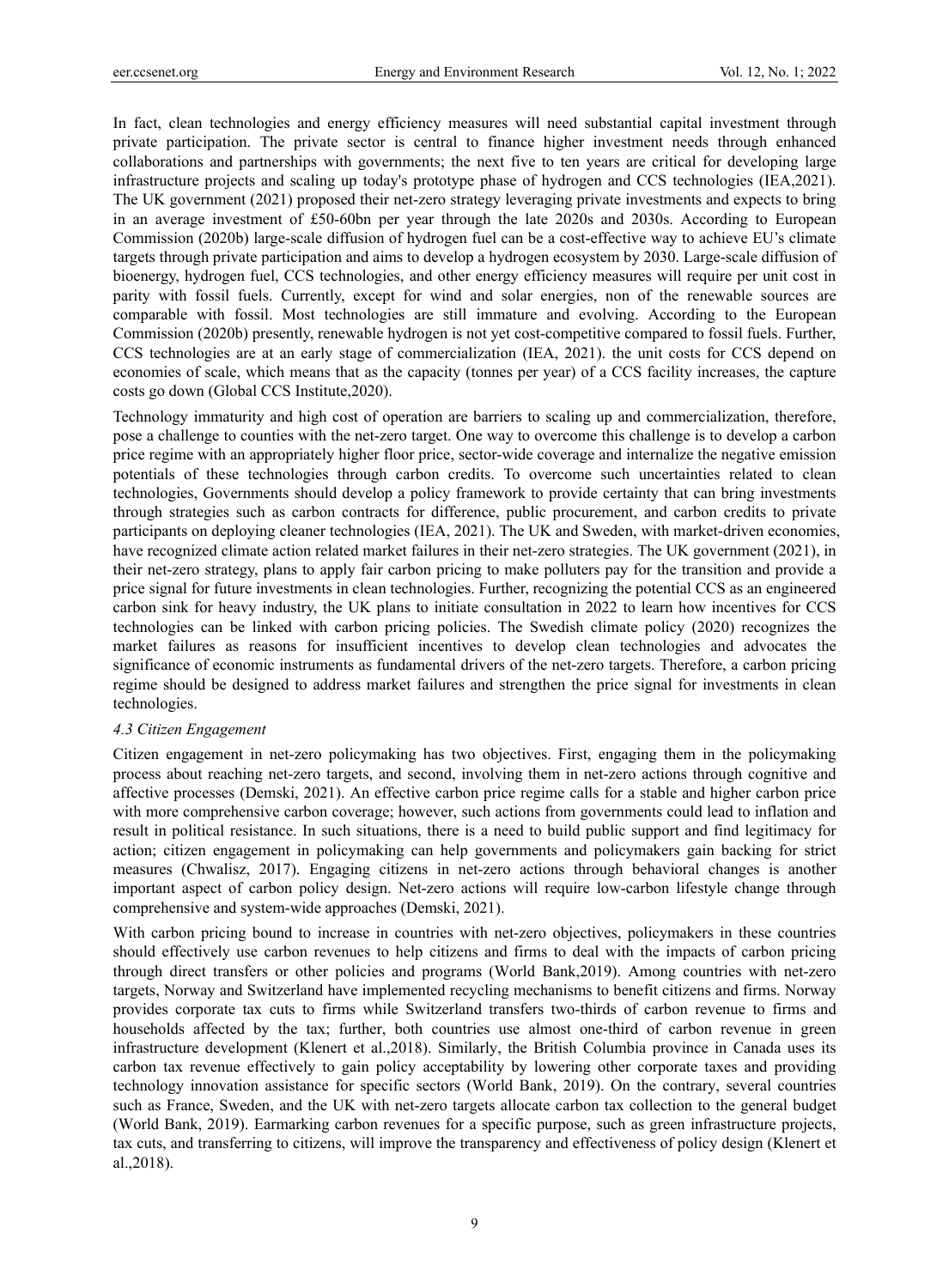Achieving a drastic reduction in GHG emissions over the next 30 years will require behavioral changes and energy efficiency measures. Such paradigm shift is not possible without their active and willing participation in the process. Renewable energy adoption and energy efficiency measures must be prioritized and reduce nearly 70% of building-related emissions if the global net-zero 2050 target is to be met in the energy sector (IEA, 2021). Within the EU, buildings account for 40% of energy consumptions and 36% of GHG emissions; under the European green deal, the EU proposed that by 2030, member states must achieve renewable energy use of 40% and energy saving of 36% in the buildings (European Commission, 2021). Therefore, citizens must actively participate in net-zero actions. Countries with net-zero targets must create a broad vision about net-zero strategy and justify which pathways to be selected by involving citizens and private organizations through accountability, openness, and transparency (Demski, 2021).

#### **5. Conclusions**

Our analysis observed that the current carbon pricing in countries with net-zero targets is way below the required price level to reduce GHG emissions and incentivize clean technologies effectively. The current carbon policy lacks comprehensiveness due to gaps in sector coverage and GHG definition. Further, clean technologies like CCS and green hydrogen, required for emission abetment and offsetting, are still immature and evolving. Countries have varying degrees of response to net-zero targets. Countries like Denmark, Sweden, Switzerland, and the UK have been proactive in developing and pushing climate policies. In contrast, other countries with net-zero targets still lack policies and strategies to achieve the net-zero target. This paper attempts to fill visible policy gaps by proposing an integrated carbon policy design covering economic, technical, and social dimensions. The paper posits carbon pricing regime alone can't be effective in GHG reduction unless it is complemented by other policies related to technology push and citizen engagement. The paper makes three recommendations for net-zero policymakers to improve carbon policy effectiveness. First, policymakers using a stable and appropriate carbon price level should provide a price signal to attract private investments and incentivize clean technologies. Second, policymakers should use revenue recycling mechanisms to benefit citizens and firms to win their trust and bring transparency to the policy design. Third, using a system approach, policymakers should promote citizen participation and energy efficiency measures to achieve low carbon lifestyle and carbon footprint reductions.

#### **References**:

- Acharya, A., & Cave, L. A. (2021). Evaluating Elements of Demand-Side Policy Imperatives for Biogas from Waste Scheme Diffusion in the UK. *Journal of Sustainable Development, 14*(5). https://doi.org/10.5539/jsd.v14n5p13
- Baranzini, A., Van den Bergh, J. C., Carattini, S., Howarth, R. B., Padilla, E., & Roca, J. (2017). Carbon pricing in climate policy: seven reasons, complementary instruments, and political economy considerations. Wiley Interdisciplinary Reviews: *Climate Change, 8*(4). https://doi.org/10.1002/wcc.462
- Barnes, A. (2021). The challenges and prospects for carbon pricing in Europe. *Oxford Institute for Energy Studies.* **Retrieved contains the studies contains a studies from h studies from** https://www.oxfordenergy.org/wpcms/wp-content/uploads/2021/05/The-Challenges-and-Prospects-for-Carb on-Pricing-in-Europe-NG-168.pdf
- Beiser-McGrath, L. F., & Bernauer, T. (2019). Could revenue recycling make effective carbon taxation politically feasible?. *Science advances*, *5*(9). https://doi.org/10.1126/sciadv.aax3323
- Biesbroek, R. (2021). Policy integration and climate change adaptation. *Current Opinion in Environmental Sustainability, 52*, 75-81. https://doi.org/10.1016/j.cosust.2021.07.003
- Burke, J., Byrnes, R., & Fankhauser, S. (2019). How to price carbon to reach net-zero emissions in the UK. Policy Report, London School of Economics, London.
- Cejudo, G. M., & Michel, C. L. (2021). Instruments for Policy Integration: How Policy Mixes Work Together. *SAGE Open, 11*(3). https://doi.org/10.1177/21582440211032161
- Chwalisz, C. (2017). Citizen engagement in politics and policymaking: Lessons from the UK. Retrieved from https://www.oidp.net/docs/repo/doc214.pdf
- Climate Action Tracker. (2020). Paris Agreement turning point. Retrieved from https://climateactiontracker.org/documents/829/CAT\_20201201\_Briefing\_GlobalUpdate\_Paris5Years\_Dec2 020.pdf
- CPLC. (2019). High-level commission on carbon pricing and competitiveness. Retrieved from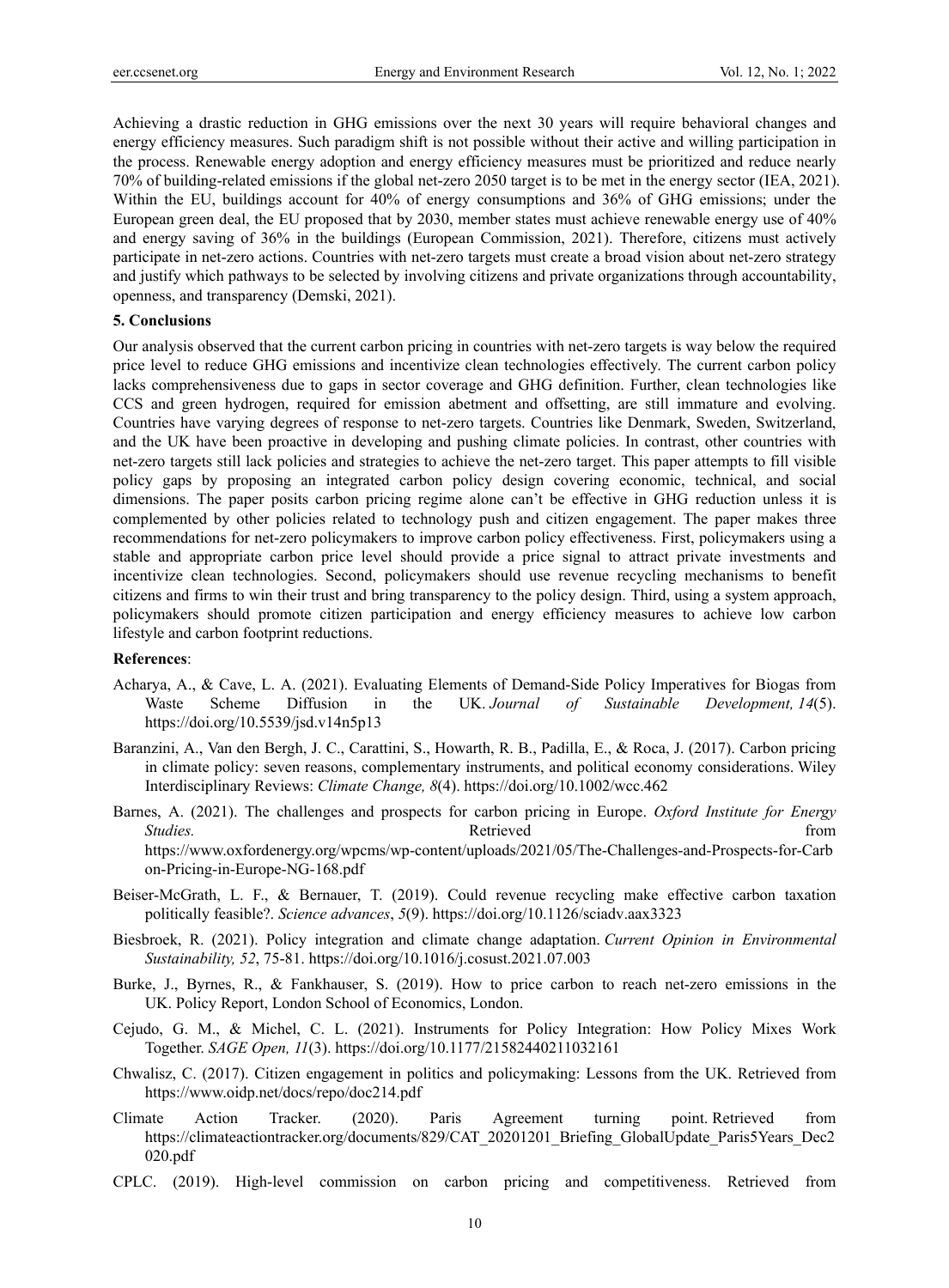https://www.carbonpricingleadership.org/highlevel-commission-on-carbon-pricing-and-competitiveness

- Demski, C. (2021). Net zero public engagement and participation. Retrieved from https://www.gov.uk/government/publications/net-zero-public-engagement-and-participation
- Droege, S., & Fischer, C. (2020). Pricing carbon at the border: Key questions for the EU. *ifo DICE Report, 18*(01), 30-34. Retrieved from https://www.econstor.eu/bitstream/10419/225220/1/ifodice-2020-01-p30-34.pdf
- Edenhofer, O., Kosch, M., Pahle, M., & Zachmann, G. (2021). A whole-economy carbon price for Europe and how to get there. *Bruegel-Policy Contributions*.
- EEA. (2021). Transport: increasing oil consumption and greenhouse gas emissions hamper EU progress towards environment and climate objectives. Retrieved from https://www.eea.europa.eu/publications/transport-increasing-oil-consumption-and
- Ellis, J., Nachtigall, D., & Venmans, F. (2019). Carbon pricing and competitiveness: Are they at odds?. *OECD Environment Working Papers No. 152.* https://dx.doi.org/10.1787/f79a75ab-en
- European Commission. (2020a). An EU strategy to reduce methane emissions. Retrieved fromhttps://ec.europa.eu/energy/sites/ener/files/eu\_methane\_strategy.pdf
- European Commission. (2020b). A hydrogen strategy for a climate-neutral Europe. Retrieved from https://ec.europa.eu/energy/sites/ener/files/hydrogen\_strategy.pdf
- European Commission. (2021). Delivering the European Green Deal. Retrieved from https://ec.europa.eu/info/strategy/priorities-2019-2024/european-green-deal/delivering-european-green-deal \_en
- Global CCS Institute. (2021). The Global Status of CCS 2021 report. Retrieved from https://www.globalccsinstitute.com/resources/global-status-report/
- Goulder, L. H., & Schein, A. R. (2013). Carbon taxes versus cap and trade: a critical review. *Climate Change Economics*. National Bureau of Economic Research
- Honegger, M., Poralla, M., Michaelowa, A., & Ahonen, H. M. (2021). Who is paying for carbon dioxide removal? Designing policy instruments for mobilizing negative emissions technologies. *Frontiers in climate, 3*, 672996. https://doi.org/10.3389/fclim.2021.672996
- IEA. (2021). Net Zero by 2050 A Roadmap for the Global Energy Sector. Retrieved from https://www.iea.org/reports/net-zero-by-2050
- Kaufman, N., Barron, A. R., Krawczyk, W., Marsters, P., & McJeon, H. (2020). A near-term to net zero alternative to the social cost of carbon for setting carbon prices. *Nature Climate Change, 10*(11), 1010-1014. https://doi.org/10.1038/s41558-020-0880-3
- Klenert, D., Mattauch, L., Combet, E., Edenhofer, O., Hepburn, C., Rafaty, R., & Stern, N. (2018). Making carbon pricing work for citizens. *Nature Climate Change, 8*(8), 669-677. https://doi.org/10.1038/s41558-018-0201-2
- Maris, G., & Flouros, F. (2021). The green deal, national energy and climate plans in Europe: Member States' compliance and strategies. *Administrative Sciences, 11*(3), 75. https://doi.org/10.3390/admsci11030075
- Michaelowa, A., Shishlov, I., & Brescia, D. (2019). Evolution of international carbon markets: lessons for the Paris Agreement. *Wiley Interdisciplinary Reviews: Climate Change, 10*(6). https://doi.org/10.1002/wcc.613
- OECD. (2021). Effective Carbon Rates 2021. Retrieved from https://www.oecd.org/tax/tax-policy/effective-carbon-rates-2021-brochure.pdf
- Pezzey, J. C. (2019). Why the social cost of carbon will always be disputed. *Wiley Interdisciplinary Reviews: Climate Change, 10*(1), e558. https://doi.org/10.1002/wcc.558
- Siddi, M. (2020). The European Green Deal: Assessing its current state and future implementation. Retrieved from https://www.fiia.fi/wp-content/uploads/2020/05/wp114\_european-green-deal.pdf

Stöllinger, R. (2020). Getting Serious About the European Green Deal with a Carbon Border Tax. Policy.

Swedish Climate Policy. (2020). Report of the Swedish Climate Policy Council 2020. Retrieved fromhttps://www.klimatpolitiskaradet.se/wpcontent/uploads/2020/05/2020reportoftheswedishclimatepolicy council.pdf